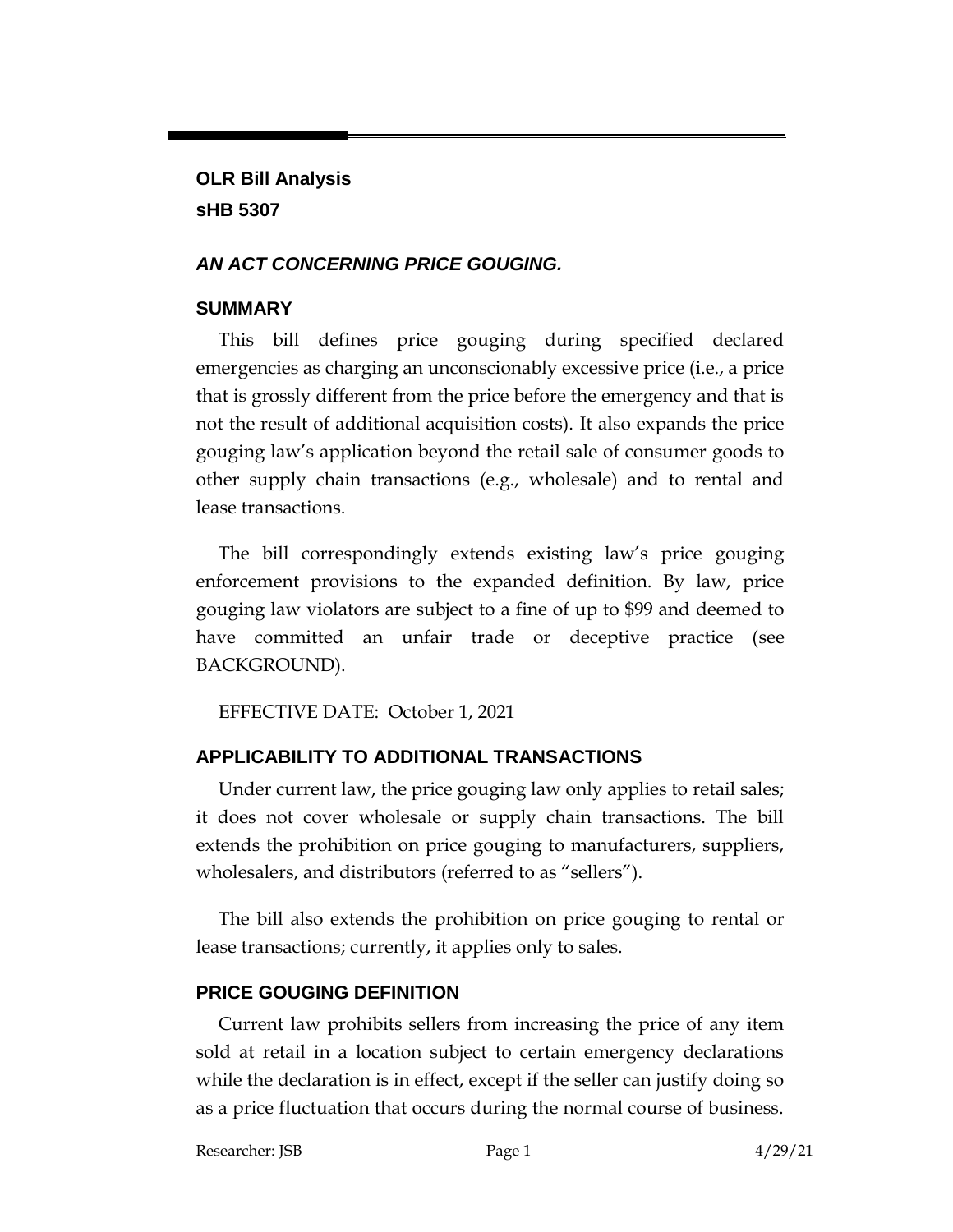The bill replaces this general provision with more specific provisions defining what constitutes prohibited price gouging behavior. The bill's prohibition applies during the same emergency declarations as current law (which the bill calls "precipitating events," see BACKGROUND).

Under the bill, price gouging is selling, renting, or leasing an item, or offering to do so, at an amount that represents an "unconscionably excessive price." An "unconscionably excessive price" means that the amount charged:

- 1. represents a gross disparity between (A) the price for which an item was sold, rented, or leased immediately prior to the precipitating event and when the precipitating event was reasonably anticipated and (B) the price for which such item is being sold, rented, or leased during the period in which such precipitating event is in effect and
- 2. is not attributable to additional costs the seller incurred in connection with the item's sale, rental, or lease.

# **BACKGROUND**

# *Legislative History*

The House referred the bill (File 3) to the Judiciary Committee, which reported a substitute that eliminates the provision specifying that the venue for the Connecticut Unfair Trade Practices Act (CUTPA) actions brought on the state's behalf is the Hartford judicial district.

# *Connecticut Unfair Trade Practices Act (CUTPA)*

The law prohibits businesses from engaging in unfair and deceptive acts or practices. CUTPA allows the consumer protection commissioner to issue regulations defining what constitutes an unfair trade practice, investigate complaints, issue cease and desist orders, order restitution in cases involving less than \$10,000, enter into consent agreements, ask the attorney general to seek injunctive relief, and accept voluntary statements of compliance. It also allows individuals to sue. Courts may issue restraining orders; award actual and punitive damages, costs, and reasonable attorney's fees; and impose civil